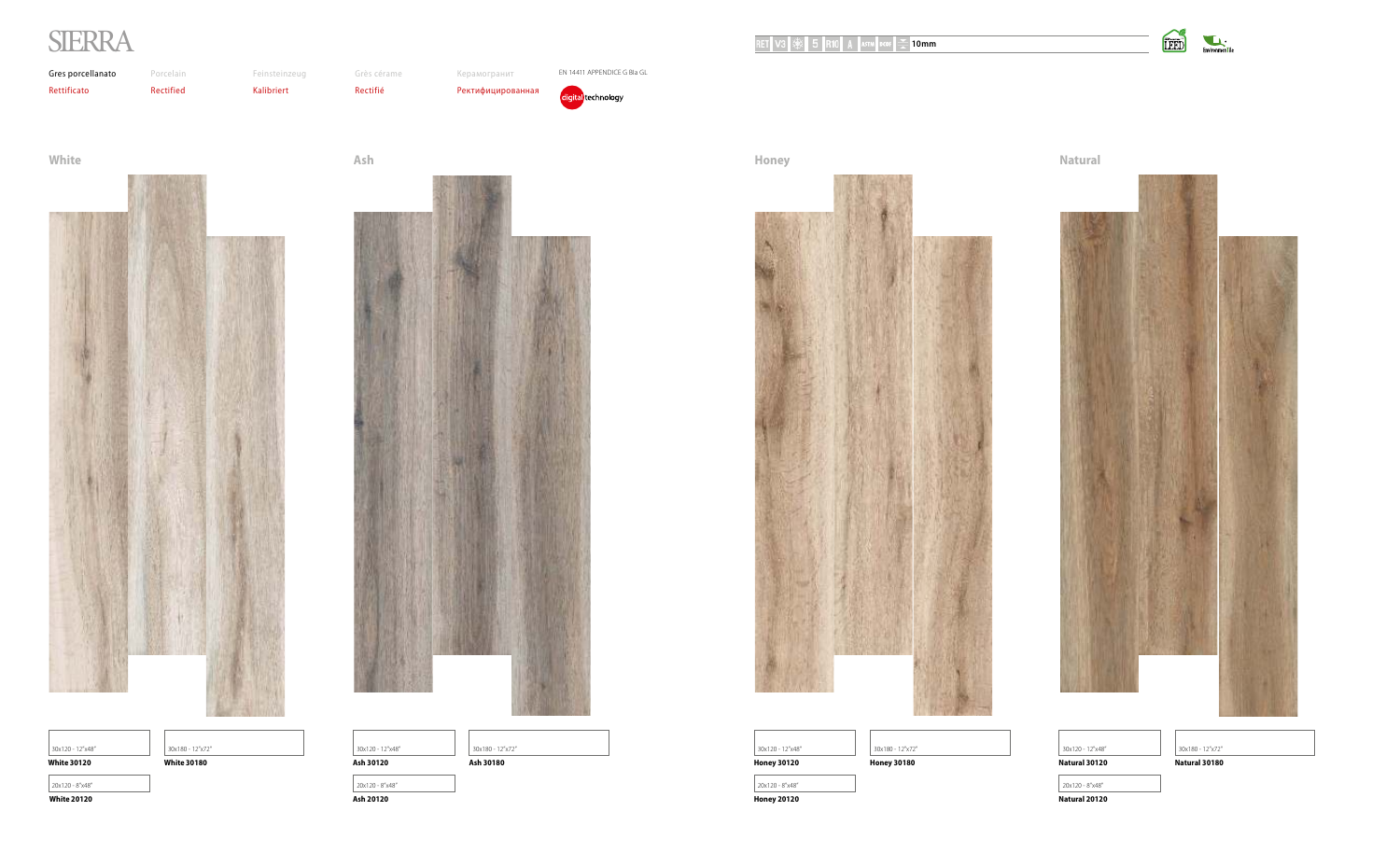| Informazioni<br><b>Tecniche</b>            | <b>Technical</b><br>Data                                                                    | <b>Technische</b><br>Daten                        | Information<br><b>Techniques</b> | Техническая<br>информация                         |  |  |  |
|--------------------------------------------|---------------------------------------------------------------------------------------------|---------------------------------------------------|----------------------------------|---------------------------------------------------|--|--|--|
|                                            | Pezzi speciali - Special pieces - Spezial-Stücke - Pièces spéciales - Специальных элементов |                                                   |                                  |                                                   |  |  |  |
|                                            |                                                                                             |                                                   | 4 <sub>cm</sub><br>$+3)$         |                                                   |  |  |  |
| 33x120 - 13"x48"                           | 33x120 - 13"x48"                                                                            | 33x120 - 13"x48"                                  |                                  | 7,3x60 - 3%"x24"                                  |  |  |  |
| <b>Gradone 120</b>                         | Ang. Gradone 120 Sx                                                                         | Ang. Gradone 120 Dx                               |                                  | <b>Battiscopa</b>                                 |  |  |  |
| White<br>Ash<br>Natural<br>Cherry<br>Burnt | White<br>Ash<br>Natural<br>Cherry<br>Burnt                                                  | White<br>Ash<br>Natural<br>Cherry<br><b>Burnt</b> |                                  | White<br>Ash<br><b>Natural</b><br>Cherry<br>Burnt |  |  |  |

33x120 - 13"x48" **Gradone 120**  White Ash Natural Cherry Burnt 33x120 - 13"x48" **Ang. Gradon** White Ash Natural Cherry Burnt

#### **Imballi e pesi** - Packing and weights - Verpackungen und Gewichte - Emballage et poids - Вес и упаковка

#### **Consigli per la posa** - Suggestion for laying - Ratschläge für die Verlegung - Conseil pour la pose - Советы по укладке

| Coefficent of friction                        | BOT 3000                    |
|-----------------------------------------------|-----------------------------|
| <b>ASTM</b>                                   | (DCOF)                      |
| $C$ 1028 - 2006                               | ANSI A 137.1:2012 VERSION 1 |
| <b>Dry</b> $\mu$ > 0,6 <b>Wet</b> $\mu$ > 0,6 | WET DCOF $\geq 0.42$        |
| Natural Surface - Anti Slip                   | Natural Surface - Anti Slip |



|                          | Viste le caratteristiche della serie     |             | Considering the cha                     |           |
|--------------------------|------------------------------------------|-------------|-----------------------------------------|-----------|
| si consiglia:            |                                          |             | we suggest:                             |           |
| Fuga 2-3 mm              |                                          |             | 2-3 mm joint                            |           |
| $\bullet$                | Per i formati 15x120 si consigliano pose |             |                                         |           |
|                          | affiancate o a correre sfalsate di 4/5   |             | For the sizes 15x<br>$\bullet$          |           |
| Colore fuga<br>$\bullet$ |                                          |             | 4/5 staggered la                        |           |
| Ash                      | Mapei 133                                | Kerakoll 04 | Grouting colour<br>$\ddot{\phantom{0}}$ |           |
| Burnt                    | Mapei 134                                | Kerakoll 04 | Ash                                     | N         |
| Cherry                   | Mapei 135                                | Kerakoll 52 | Burnt                                   | Λ         |
| Natural                  | Mapei 134                                | Kerakoll 04 | Cherry                                  | $\Lambda$ |
| White                    | Mapei 132                                | Kerakoll 45 | Natural                                 | $\Lambda$ |
|                          |                                          |             | White                                   | $\Lambda$ |
|                          |                                          |             |                                         |           |

#### **Certificazioni** - Certifications - Zertifizierungen - Certifications - Сертификаты

| Considering the characteristics of this series                                                                                                                                                                                                                                            | Im Hinblick auf die Eigenschaften der Serie                                                                                                                                                                                                                                   | Vu les caractéristiques de la série, nous                                                                                                                                                                                                                                                              | В силу характеристик данной серии                                                                                                                                                                                                                                                    |
|-------------------------------------------------------------------------------------------------------------------------------------------------------------------------------------------------------------------------------------------------------------------------------------------|-------------------------------------------------------------------------------------------------------------------------------------------------------------------------------------------------------------------------------------------------------------------------------|--------------------------------------------------------------------------------------------------------------------------------------------------------------------------------------------------------------------------------------------------------------------------------------------------------|--------------------------------------------------------------------------------------------------------------------------------------------------------------------------------------------------------------------------------------------------------------------------------------|
| we suggest:                                                                                                                                                                                                                                                                               | es empfiehlt sich:                                                                                                                                                                                                                                                            | conseillons:                                                                                                                                                                                                                                                                                           | рекомендуется:                                                                                                                                                                                                                                                                       |
| $\cdot$ 2-3 mm ioint                                                                                                                                                                                                                                                                      | $\cdot$ 2-3 mm. Fuge                                                                                                                                                                                                                                                          | Joint 2-3 mm                                                                                                                                                                                                                                                                                           | Шов 2-3 мм                                                                                                                                                                                                                                                                           |
| For the sizes 15x120 lined up laying or<br>4/5 staggered laying is suggested<br>Grouting colour<br>Mapei 133<br>Kerakoll 04<br>Ash<br>Mapei 134<br>Kerakoll 04<br>Burnt<br>Kerakoll 52<br>Mapei 135<br>Cherry<br>Kerakoll 04<br>Mapei 134<br>Natural<br>White<br>Kerakoll 45<br>Mapei 132 | Für Formate 15x120 neben verlegt oder<br>$\bullet$<br>4/5 versetz<br>Farbe der Fuge<br>Kerakoll 04<br>Mapei 133<br>Ash<br>Kerakoll 04<br>Mapei 134<br>Burnt<br>Kerakoll 52<br>Mapei 135<br>Cherry<br>Kerakoll 04<br>Mapei 134<br>Natural<br>Kerakoll 45<br>White<br>Mapei 132 | Pour les formats 15x120, il est conseillé une<br>pose alignée ou une pose décalée au 4/5<br>Couleur de joint<br>Ash<br>Mapei 133<br>Kerakoll 04<br>Mapei 134<br>Kerakoll 04<br>Burnt<br>Kerakoll 52<br>Mapei 135<br>Cherry<br>Kerakoll 04<br>Mapei 134<br>Natural<br>White<br>Mapei 132<br>Kerakoll 45 | Для форматов 15х120<br>рекомендуется<br>укладка рядами или со смещением на 4/5<br>Цвет шов<br>Kerakoll 04<br>Ash<br>Mapei 133<br>Kerakoll 04<br>Mapei 134<br>Burnt<br>Kerakoll 52<br>Mapei 135<br>Cherry<br>Kerakoll 04<br>Natural<br>Mapei 134<br>Kerakoll 45<br>White<br>Mapei 132 |

|                                              |                                                             | Scatola/Box                                              |                                                         |                                                |                                                            | Pallet                        |                   | Montato                                                           |                                 |                                              |                                                             |                                                                      |                                                                             |                                                                                         |
|----------------------------------------------|-------------------------------------------------------------|----------------------------------------------------------|---------------------------------------------------------|------------------------------------------------|------------------------------------------------------------|-------------------------------|-------------------|-------------------------------------------------------------------|---------------------------------|----------------------------------------------|-------------------------------------------------------------|----------------------------------------------------------------------|-----------------------------------------------------------------------------|-----------------------------------------------------------------------------------------|
| Formato<br>Size<br>Format<br>форматы<br>(cm) | Pzz./Scat.<br>Pcs/Box<br>Stck/Kart.<br>Pcs/Boîte<br>Шт/Кор. | Mg/Scat.<br>Sam/Box<br>Qm/Kart.<br>Mc/Boîte<br>Кв.м/кор. | Kg/Scat.<br>Kg/Box<br>Kg/Kart.<br>Kg/Boîte<br>Кг в/кор. | Kg/Mg<br>Kg/Sgm<br>Kg/Qm<br>Kg/Mc<br>Кг в/Кв.м | Scatole<br>Boxes<br>Kart.<br>Boîtes<br>Коробок в<br>палете | Mg<br>Sam<br>Qm<br>Mc<br>Кв.м | Кg<br>кг в палете | su rete<br>On net<br>Auf Netz<br>Sur trame<br>Собрана на<br>сетке | Nome<br>Name<br>Nom<br>Название | Formato<br>Size<br>Format<br>форматы<br>(cm) | Pzz./Scat.<br>Pcs/Box<br>Stck/Kart.<br>Pcs/Boîte<br>Шт/Кор. | Pzz./Comp.<br>Pcs/Set<br>Stck/Set<br>Pcs/Set<br>Штук в<br>КОМПОЗИЦИИ | Comp./Scat.<br>Set/Box<br>Set/Kart.<br>Set/Boîte<br>Композиций<br>в коробке | Pannelli/Scat.<br>Panels/Box<br>Paneele/Kart.<br>Panneaux/Boîte<br>Панелей в<br>коробке |
| 30x180                                       | 3                                                           | 1,62                                                     | 35,6                                                    | 22                                             | 24                                                         | 38,88                         | 854               |                                                                   | <b>Battiscopa</b>               | 7,3x60                                       | 14                                                          |                                                                      |                                                                             |                                                                                         |
| 30x120                                       | 4                                                           | 1,44                                                     | 31,7                                                    | 22                                             | 24                                                         | 34,56                         | 761               |                                                                   | Gradone 120                     | 33x120                                       | $\overline{2}$                                              |                                                                      |                                                                             |                                                                                         |
| 20x120                                       | 6                                                           | 1,44                                                     | 31,7                                                    | 22                                             | 36                                                         | 51,84                         | 1.141             |                                                                   | Ang. Grad. 120 Dx               | 33x120                                       |                                                             |                                                                      |                                                                             |                                                                                         |
|                                              |                                                             |                                                          |                                                         |                                                |                                                            |                               |                   |                                                                   | Ang. Grad. 120 Sx               | 33x120                                       |                                                             |                                                                      |                                                                             |                                                                                         |

| Formato<br>Size<br>Formate<br>Format<br>Форматы | Numero grafiche<br>Number of patterns<br>Grafische Nummer<br>Nombre d'images<br>Количество графических<br>оформлений |
|-------------------------------------------------|----------------------------------------------------------------------------------------------------------------------|
| $30x180 - 12"x72"$                              | 60                                                                                                                   |
| $30x120 - 12"x48"$                              | 60                                                                                                                   |
| 20x120 - 8"x48"                                 | ጸበ                                                                                                                   |

# |<br>| 30x180 - 12"x72" | 30x120 - 12"x48" | 30x120 - 12"x48" | 30x180 - 12"x72"

**Cherry 20120 Burnt 20120**

20x120 - 8"x48" 20x120 - 8"x48"







| $30x120 - 12$ " |  |
|-----------------|--|
|-----------------|--|

# SIERRA

Grès cérame

Rectifié

Керамогранит

Ректифицированная



EN 14411 APPENDICE G BIa GL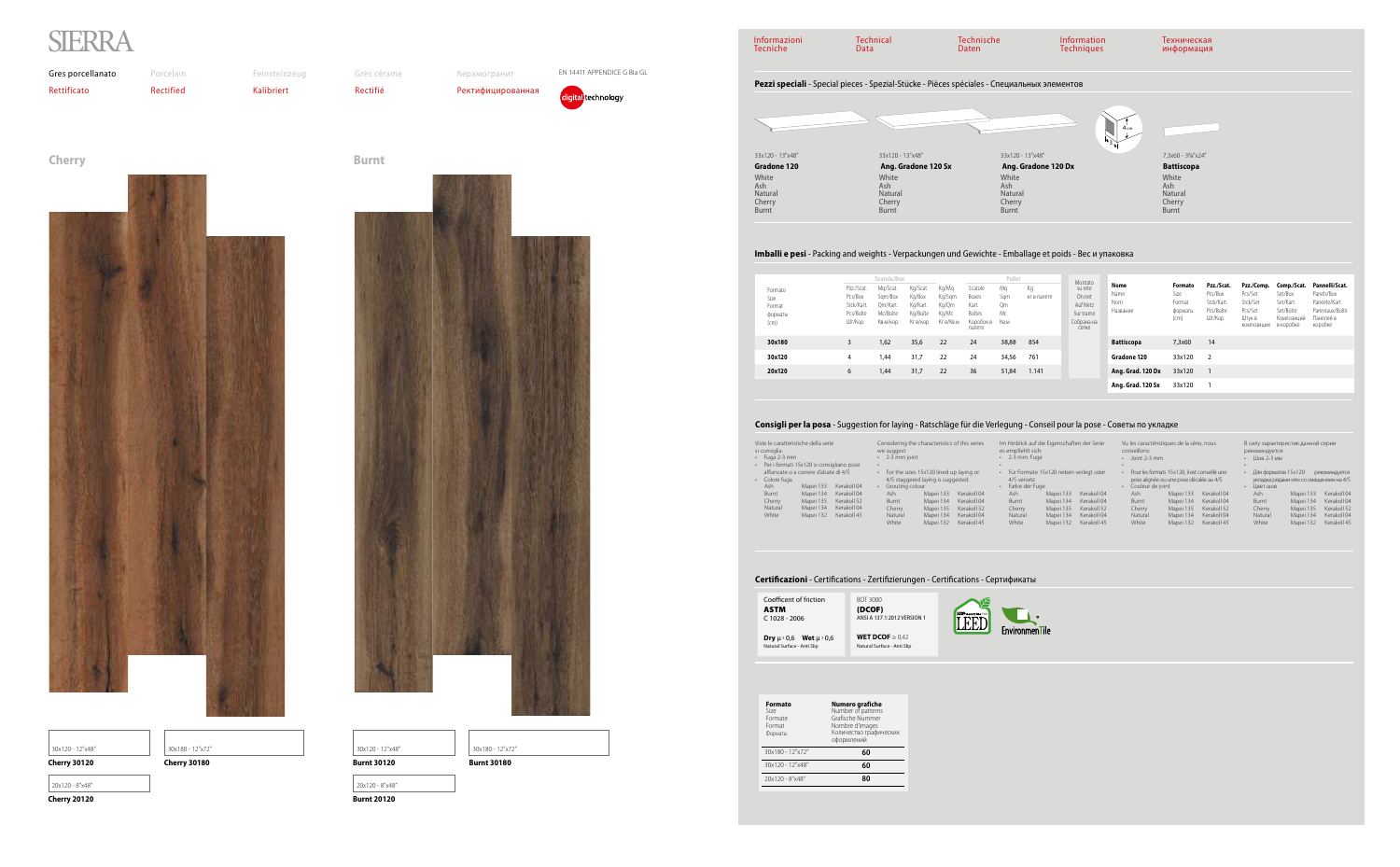**Gres porcellanato Norma europea EN 14411 APPENDICE G Gruppo BIa GL (Assorbimento d'acqua E ≤ 0,5%)**

**(Water absorption**   $E \le 0.5\%$ 

**Porcelain European standard EN 14411 APPENDIX G Group BIa GL**

**Керамогранит Европейская норма EN 14411 ПРИЛОЖЕНИЕ G Группа BIa GL (Водопоглощение**   $E \le 0.5\%$ 

**Feinsteinzeug Europäische Norm EN 14411 ANLAGE G Gruppe BIa GL (Wasseraufnahme E ≤ 0,5%) Grès cérame Norme Européenne EN 14411 APPENDICE G (Absorbtion d'eau E ≤ 0,5%)**

**Groupe BIa GL** 

#### EN 14411 APPENDICE G BIa GL

|                                                                                                                                                                                                                                                                                                                                                                                                                                                                                                                                                                                                                                                                                                                                                                                                                                                                                                                                                                                                                                                                                                          |              | REQUISITI PER DIMENSIONE NOMINALE N<br>REOUIRMENTS FOR NOMINAL SIZE<br>ANFORDERUNGEN FÜR NOMINALGROESSE N<br>EXIGENCES RELATIVES À LA TAILLE NOMINALE N<br>ПАРАМЕТРЫ ДЛЯ НОМИНАЛЬНОГО РАЗМЕРА N |                            |                                        | PROVA / TEST<br>PROBE / ESSAI |
|----------------------------------------------------------------------------------------------------------------------------------------------------------------------------------------------------------------------------------------------------------------------------------------------------------------------------------------------------------------------------------------------------------------------------------------------------------------------------------------------------------------------------------------------------------------------------------------------------------------------------------------------------------------------------------------------------------------------------------------------------------------------------------------------------------------------------------------------------------------------------------------------------------------------------------------------------------------------------------------------------------------------------------------------------------------------------------------------------------|--------------|-------------------------------------------------------------------------------------------------------------------------------------------------------------------------------------------------|----------------------------|----------------------------------------|-------------------------------|
|                                                                                                                                                                                                                                                                                                                                                                                                                                                                                                                                                                                                                                                                                                                                                                                                                                                                                                                                                                                                                                                                                                          | $N < 7$ cm   | $7$ cm $\leq N < 15$ cm                                                                                                                                                                         |                            | $N \geq 15$ cm                         | ИСПЫТАНИЕ                     |
|                                                                                                                                                                                                                                                                                                                                                                                                                                                                                                                                                                                                                                                                                                                                                                                                                                                                                                                                                                                                                                                                                                          | (mm)         | (mm)                                                                                                                                                                                            | (% )                       | (mm)                                   |                               |
| <b>LUNGHEZZA E LARGHEZZA</b><br>Il fabbricante, per piastrelle non modulari, deve scegliere la dimensione di fabbricazione in modo<br>che la differenza fra la stessa e la dimensione nominale non sia maggiore di $\pm$ 2% (max $\pm$ 5 mm)<br>LENGTH AND WIDTH - The producer, for non-modular tiles, must choose the manufacturing size so that the<br>difference between the latter and the nominal size is not bigger than $\pm$ 2% (max $\pm$ 5 mm).<br>LÄNGE UND BREITE - Für Nicht-Modul Fliesen, soll der Hersteller das Herstellungsmaß wählen, so dass<br>der Unterschied zwischen dasselbe und das nominal Maß nicht großer als $\pm$ 2% ist. (max $\pm$ 5 mm.)<br>LONGUEUR ET LARGEUR - Le fabricant, pour les carreaux pas modulaires, doit choisir la dimension de fabrication que<br>permet que la différence entre la même et la dimensione nominale ne soit pas supérieur à $\pm$ 2% (max $\pm$ 5 mm)<br>ДЛИНА И ШИРИНА - Для немодульной плитки производитель должен выбрать калибр, который не должен<br>отличаться от номинального размера более чем на $\pm$ 2% (макс. $\pm$ 5 мм) | $\pm$ 0,5 mm | $\pm 0.9$ mm                                                                                                                                                                                    | $\pm 0.6\%$                | $±$ 2,0 mm                             | EN ISO 10545-2                |
| Deviazione ammissibile, della dimensione media di ogni piastrella, 2 o 4 lati, dalla dimensione di fabbricazione (W)<br>Acceptable deviation, expressed of the average size of each tile, 2 or 4, sides from the manufacturing size (W)<br>Zuläßige Abweichung der mittleren Maße jeder Fliese, 2 o 4 Kanten, mit Durchschnittlichem Herstellungsmaß (W)<br>Déviation admise de la dimension moyenne de chaque carrelage, 2 ou 4 cotés, de la dimension de fabrication (W)<br>Допустимое отклонение среднего размера плитки 2 или 4 стороны от установленного калибра (W)                                                                                                                                                                                                                                                                                                                                                                                                                                                                                                                                |              |                                                                                                                                                                                                 |                            |                                        |                               |
| <b>SPESSORE</b><br>Deviazione ammessa dello spessore medio di una piastrella dallo spessore di fabbricazione<br>THICKNESS - Acceptable tile deviation expressed difference from average production thickness<br>DICKE - Zuläßige Abweichung der mittleren Dicke einer Wandfliese zur Herstellungsdicke<br>EPAISSEUR - Déviation admise de l'épaisseur moyenne d'un carrelage d'après l'épaisseur de fabrication<br>ТОЛЩИНА - Допустимое отклонение средней толщины плитки от установленного калибра                                                                                                                                                                                                                                                                                                                                                                                                                                                                                                                                                                                                      | $\pm$ 0,5 mm | $\pm$ 0.5 mm                                                                                                                                                                                    | ± 5%                       | $\pm$ 0,5 mm                           | EN ISO 10545-2                |
| RETTILINEITÀ DEGLI SPIGOLI<br>Deviazione ammessa rispetto alle dimensioni di fabbricazione corrispondenti<br>STRAIGHTNESS OF EDGES - Acceptable deviation expressed compared to the corresponding production dimensions to<br>production dimensions<br>GERADLINIGKEIT DER KANTEN - Zuläßige Abweichung in im Vergleich zum entsprechenden Herstellungsmaß<br>LINEARITE DES ARÊTES - Déviation admise par rapport aux dimensions correspondantes de fabrication<br>КОСОУГОЛЬНОСТЬ - Допустимое отклонение от соответствующего калибра                                                                                                                                                                                                                                                                                                                                                                                                                                                                                                                                                                     |              | $\pm$ 0,75 mm                                                                                                                                                                                   | ± 0.5%                     | $± 1.5$ mm                             | EN ISO 10545-2                |
| <b>RETTANGOLARITÀ</b><br>Deviazione di ortogonalità ammessa in % rispetto alle dimensioni di fabbricazione corrispondenti<br>RECTANGULARITY<br>Acceptable deviation in orthogonality expressed as % difference from corresponding production dimensions<br>RECHTWINKLIGKEIT<br>Zuläßige Abweichung in % im Vergleich zu den entsprechenden Herstellungsmaßen<br>RECTANGULARITÉ<br>Déviation d'orthogonalité admise en % en rapport avec les dimensions de fabrication correspondantes<br>ПРЯМОУГОЛЬНОСТЬ<br>Допустимое отклонение ортогональности в % от соответствующего калибра                                                                                                                                                                                                                                                                                                                                                                                                                                                                                                                        |              | $\pm$ 0,75 mm                                                                                                                                                                                   | ± 0.5%                     | $±$ 2,0 mm                             | EN ISO 10545-2                |
| <b>PLANARITÀ DELLA SUPERFICIE</b><br>Deviazione di planarità massima in %:1) curvatura del centro in rapporto alla diagonale;<br>2) curvatura dello spigolo in rapporto alla lunghezza; 3) svergolatura in rapporto alla diagonale<br>SURFACE'S FLATNESS - Maximum deviation expressed as %: 1) curvature at center vs. diagonal;<br>2) curvature of edge vs. length; 3) twisting vs. diagonal<br>PLANARITAET DER OBEFLAECHE - Maximale Abweichung der Ebenheit in %: 1) Krümmung in der Mitte bei diagonaler Messung;<br>2) Krümmung der Kanten im Verhältnis zur Länge; 3) im Verhältnis zur diagonalen Verziehung<br>PLANÉITÉ DE LA SURFACE - Déviation de planéité maximum en %: 1) courbure du centre par rapport à la diagonale;<br>2) courbure de l'arete par rapport a la longueur ; 3) gauchissement par rapport à la diagonale<br>ПЛОСКОСТНОСТЬ ПОВЕРХНОСТИ - Максимальное отклонение планитарности в %: 1) искривление центра по диагонали;<br>2) искривление угла по длине; 3) искривление по диагонали                                                                                      |              | $1) \pm 0.75$ mm<br>$2) \pm 0.75$ mm<br>$3) \pm 0.75$ mm                                                                                                                                        | ± 0.5%<br>± 0.5%<br>± 0,5% | $±$ 2,0 mm<br>$±$ 2,0 mm<br>$±$ 2,0 mm | EN ISO 10545-2                |

**RESISTENZA AD ACIDI O BASI** RESISTANCE TO ACIDS AND BASES SÄURE- ODER LAUGENBESTÄNDIGKEIT RESISTANCE AUX ACIDES ET BASES УСТОЙЧИВОСТЬ К ВОЗДЕЙСТВИЮ КИСЛОТ И ОСНОВА

#### **GRADO DI SCIVOLOSITÀ "R"** Definisce il grado d'efficacia antisdrucciolo di<br>una piastrella, in relazione ad un angolo medio d'inclinazione di un piano su cui cammina un addetto del peso di 70 Kg con scarpe con suola standard, calcolato dopo una serie di<br>prove (metodo di prova definito dalla norma<br>DIN 51130). **"R" SLIP DEGREE** It determines a tile's with reference to an a

Le categorie così individuate sono cinque: By this method five ca lower than 6°

Inferiore a 6° Non classificabile<br>
Da 6° a 10° R9<br>
Da 10,1° a 19° R10<br>
Da 19,1° a 27° R11 Da 6° a 10° R9 Da 10,1° a 19° R10 Da 19,1° a 27° R11<br>Da 27,1° a 35° R12<br>Oltre 35° R13 Da 27,1° a 35° R12 Oltre 35° R13 From  $27.1$  to  $35^\circ$ More than  $35^\circ$ 



**QUALITÀ DELLA SUPERFICIE** QUALITÄT DER OBERFLÄCHE QUALITY OF THE SURFACE QUALITÉ DE LA SURFACE КАЧЕСТВО ПОВЕРХНОСТИ

Il valore così ricavato viene espresso come:<br> $\mu =$  coefficiente d'attrito coefficiente d'attrito dinamico µ ≤ 0,19 scivolosità pericolosa omiarmeo<br>
µ ≤ 0,19 scivolosità pericolosa<br>
0,2 ≤ µ ≤ 0,39 scivolosità eccessiva attrito soddisfacente<br>attrito eccellente  $0.4 \le \mu \le 0.74$ <br> $\mu \ge 0.75$ µ ≤ 0,19 dangerous slip 0,2 ≤ µ ≤ 0,39 excessive slip

**RESISTENZA ALLA FLESSIONE (N/mm<sup>2</sup> )** BENDING STRENGTH (N/mm<sup>2</sup> ) BIEGEFESTIGKEIT (N/mm<sup>2</sup> ) RESISTANCE A LA FLEXION (N/mm<sup>2</sup> )

> Der erzielte Werte wird wie folgt klassifiziert:<br> $\mu =$  dynamischer µ = dynamischer Reibwert

**RESISTENZA ALL'ABRASIONE**  RESISTANCE TO ABRASION ABNUTZUNGSFESTIGKEIT RESISTANCE A L'ABRASION УСТОЙЧИВОСТЬ К ИСТИРАНИЮ

> coefficient de frottement dynamique

µ ≤ 0,19 nature glissante dangereuse 0,2 ≤ µ ≤ 0,39 nature glissante excessive  $0.4 \leq \mu \leq 0.74$  nature glissante

**RESISTENZA AL CAVILLO**

RESISTANCE TO MICROFISSURIZATION HAARRISSBESTÄNDIGKEIT RESISTANCE A LA CRAQUELURE УСТОЙЧИВОСТЬ К ОБРАЗОВАНИЮ ТРЕЩИН

**RESISTENZA AL GELO** RESISTANCE TO FREEZING FROSTBESTÄNDIGKEIT RESISTANCE AU GEL МОРОЗОСТОЙКОСТЬ

**RESISTENZA ALLE MACCHIE**

SPOTS RESISTANCE FLECKENBESTÄNDIGKEIT RESISTANCE AUX TACHES УСТОЙЧИВОСТЬ К ПЯТНООБРАЗОВАНИЮ

**RESISTENZA AI PRODOTTI CHIMICI D'USO DOMEST** RESISTANCE TO CHEMICAL PRODUCTS FOR DOMESTIC BESTÄNDIGKEIT DER HAUSHALTSCHEMIKALIEN UND ZUSATZSTOFFE FÜR SCHWIMMBECKEN RÉSISTANCE AUX PRODUITS CHIMIQUES MÉNAGERS ET ADDITIFS POUR PISCINE УСТОЙЧИВОСТЬ К ХИМИЧЕСКИМ ВЕЩЕСТВАМ, ИСПО

# Norme

## tecniche UNI

UNI technical Technischen

standards

Normen UNI

Normes

UNI

#### techniques стандарты UNI

Технические

|                                                                                                                                                                                                                                                                                                                                                                                                                                                                                                                     |                                                                                                                           | Il 95% min. delle piastelle di prova deve essere esente da difetti visibili<br>A minimun of 95% of the tiles tested must be free of any visible defects<br>Mindestens 95% der geprüften Wandfliesen müssen ohne sichtbare Defekte sein<br>95% minimun des carrelages pour essai doit être dépourvu de défauts visibles<br>Мин. 95% плитки должны быть лишены видимых дефектов                                                                                              | EN ISO 10545-2                                                                                                                                                                                                                                                                                                                                                                                                                                                                                                                                                                                 |                                                                                                                                      |                                                                                                                                                                                                                                                                                                                                                                                                                           |
|---------------------------------------------------------------------------------------------------------------------------------------------------------------------------------------------------------------------------------------------------------------------------------------------------------------------------------------------------------------------------------------------------------------------------------------------------------------------------------------------------------------------|---------------------------------------------------------------------------------------------------------------------------|----------------------------------------------------------------------------------------------------------------------------------------------------------------------------------------------------------------------------------------------------------------------------------------------------------------------------------------------------------------------------------------------------------------------------------------------------------------------------|------------------------------------------------------------------------------------------------------------------------------------------------------------------------------------------------------------------------------------------------------------------------------------------------------------------------------------------------------------------------------------------------------------------------------------------------------------------------------------------------------------------------------------------------------------------------------------------------|--------------------------------------------------------------------------------------------------------------------------------------|---------------------------------------------------------------------------------------------------------------------------------------------------------------------------------------------------------------------------------------------------------------------------------------------------------------------------------------------------------------------------------------------------------------------------|
| mm²)                                                                                                                                                                                                                                                                                                                                                                                                                                                                                                                |                                                                                                                           |                                                                                                                                                                                                                                                                                                                                                                                                                                                                            | $\geq$ 35                                                                                                                                                                                                                                                                                                                                                                                                                                                                                                                                                                                      | FN ISO 10545-4                                                                                                                       |                                                                                                                                                                                                                                                                                                                                                                                                                           |
|                                                                                                                                                                                                                                                                                                                                                                                                                                                                                                                     |                                                                                                                           |                                                                                                                                                                                                                                                                                                                                                                                                                                                                            | Secondo quanto dichiarato dall'azienda<br>As stated by the company<br>Entsprechend der Angaben des Unternehmens<br>D'après déclaration de l'établissement<br>Согласно заявленному компанией значению                                                                                                                                                                                                                                                                                                                                                                                           |                                                                                                                                      | EN ISO 10545-7                                                                                                                                                                                                                                                                                                                                                                                                            |
| РЕЩИН                                                                                                                                                                                                                                                                                                                                                                                                                                                                                                               |                                                                                                                           |                                                                                                                                                                                                                                                                                                                                                                                                                                                                            | Garantita<br>Guaranteed<br>Garantiert<br>Garantie<br>Гарантирована                                                                                                                                                                                                                                                                                                                                                                                                                                                                                                                             |                                                                                                                                      | EN ISO 10545-11                                                                                                                                                                                                                                                                                                                                                                                                           |
|                                                                                                                                                                                                                                                                                                                                                                                                                                                                                                                     |                                                                                                                           |                                                                                                                                                                                                                                                                                                                                                                                                                                                                            | Garantita<br>Guaranteed<br>Garantiert<br>Garantie<br>Гарантирована                                                                                                                                                                                                                                                                                                                                                                                                                                                                                                                             |                                                                                                                                      | EN ISO 10545-12                                                                                                                                                                                                                                                                                                                                                                                                           |
| НИЮ                                                                                                                                                                                                                                                                                                                                                                                                                                                                                                                 |                                                                                                                           |                                                                                                                                                                                                                                                                                                                                                                                                                                                                            | FN ISO 10545-14                                                                                                                                                                                                                                                                                                                                                                                                                                                                                                                                                                                |                                                                                                                                      |                                                                                                                                                                                                                                                                                                                                                                                                                           |
| I D'USO DOMESTICO ED ADDITIVI PER PISCINA<br>FOR DOMESTIC USE AND ADDITIVES FOR SWIMMING POOLS<br>MIKALIEN UND ZUSATZSTOFFE FÜR SCHWIMMBECKEN<br>JES MÉNAGERS ET ADDITIFS POUR PISCINE<br>ЩЕСТВАМ, ИСПОЛЬЗУЮЩИХСЯ В ДОМАШНИХ УСЛОВИЯХ И БАССЕЙНАХ                                                                                                                                                                                                                                                                   |                                                                                                                           |                                                                                                                                                                                                                                                                                                                                                                                                                                                                            | EN ISO 10545-13                                                                                                                                                                                                                                                                                                                                                                                                                                                                                                                                                                                |                                                                                                                                      |                                                                                                                                                                                                                                                                                                                                                                                                                           |
| 1СЛОТ И ОСНОВАНИЙ                                                                                                                                                                                                                                                                                                                                                                                                                                                                                                   |                                                                                                                           |                                                                                                                                                                                                                                                                                                                                                                                                                                                                            | Secondo quanto dichiarato dall'azienda<br>As stated by the company<br>Entsprechend der Angaben des Unternehmens<br>D'après déclaration de l'établissement<br>Согласно заявленному компанией значению                                                                                                                                                                                                                                                                                                                                                                                           |                                                                                                                                      | EN ISO 10545-13                                                                                                                                                                                                                                                                                                                                                                                                           |
| "R" SLIP DEGREE<br>It determines a tile's anti-slip efficiency degree,<br>with reference to an average inclination<br>degree on a plane on which a 70 kgs man<br>walks with standard-sole shoes, calculated<br>after a series of tests (test method established<br>by rule DIN 51130).<br>By this method five categories are determined:<br>Unclassified<br>lower than 6°<br>From 6° to 10°<br>R9<br>From 10°,1 to 19°<br>R10<br>From 19,1° to 27°<br><b>R11</b><br>From 27,1 to 35°<br>R12<br>More than 35°<br>R13 | 51130 bestimmt).<br>Unter 6°<br>Von 6° bis 10°<br>Von 10,1° bis 19°<br>Von 19,1° bis 27°<br>Von 27,1° bis 35°<br>über 35° | TRITTSICHERHEIT"R"<br>Definiert die Rutschhemmung einer<br>Fliese in Bezug auf einen durchschnittlichen<br>Neigungswinkel einer Ebene, die von einer<br>70 kg schweren Person mit Schuhen mit Stan-<br>dardsohle begangen wird. Die Berechnung<br>erfolgt nach einer Reihe von Versuchen (das<br>Prüfverfahren wird von der Prüfnorm DIN<br>Daraus ergeben sich die folgenden fünf<br>Bewertungsgruppen:<br>Nicht klassifizierbar<br>R9<br>R10<br><b>R11</b><br>R12<br>R13 | LE DEGRÉ DE NATURE GLISSANTE « R »<br>Définit le degré d'efficacité antidérapant<br>d'un carreau, par rapport à un angle moyen<br>d'inclinnaison d'un plan sur le quel marche<br>une personne préposée au travaux, qui pèse<br>70 kg., avec des chaussures qui ont la semelle<br>standard, calculé après une série de preuves.<br>(La méthode de preuve defini par la norme<br>DIN 51130).<br>Le catégories individuées sont cinque :<br>Pas classable<br>Inférieur à 6°<br>De 6° à 10°<br>R9<br>De 10,1° a 19°<br>R10<br>De 19,1° a 27°<br>R11<br>De 27,1° a 35°<br>R12<br>Plus de 35°<br>R13 | СТЕПЕНЬ СКОЛЬЗКОСТИ "R"<br>51130).<br>Меньше 6°<br>От 6° до 10°<br>От 10,1° до 19°<br>От 19,1° до 27°<br>От 27,1°до 35°<br>Более 35° | Степень устойчивости плитки к скольжению<br>в зависимости от среднего угла наклона<br>ее поверхности, по которой идет человек<br>весом 70 кг в обуви со стандартной<br>подошвой, рассчитанная в результате<br>проведения ряда испытаний (метод<br>испытания определяется нормой DIN<br>В результате было установлено 5 категорий:<br>Не классифицируется<br>R <sub>9</sub><br>R <sub>10</sub><br><b>R11</b><br>R12<br>R13 |
| DYNAMIC FRICTION COEFFICIENT<br>It determines the slip degree by measuring,<br>with a suitable instrument (TORTUS), the<br>strength necessary to make a standard weight<br>slip on the tile surface in dynamic condition<br>(test method B.C.R., D.M. 14/06/89 n° 236).<br>The value thus obtained is expressed as:<br>dynamic friction                                                                                                                                                                             | 14/06/89 Nr. 236);                                                                                                        | <b>DYNAMISCHER REIBWERT</b><br>Definiert die Rutschgefahr, indem mit einem<br>geeigneten Instrument (TORTUS) die Kraft<br>gemessen wird, die erforderlich ist, damit<br>ein Standardgewicht unter dynamischen<br>Verhältnissen auf der Fliesenoberfläche gleiten<br>kann (Prüfverfahren B.C.R., Ministerialerlass                                                                                                                                                          | LE COEFFICIENT DE FROTTEMENT<br><b>DYNAMIQUE</b><br>Définit la nature glissante en mesurant avec<br>un opportun instrument (TORTUS) la force<br>necessaire pour faire glisser en conditions<br>dynamiques sur la surface d'un carreau, un<br>poids standard (la méthode de preuve B.C.R.,<br>D.M 14/06/89 Nr. 236.)                                                                                                                                                                                                                                                                            | <b>ТРЕНИЯ</b><br>прибором (TORTUS) измеряется                                                                                        | <b>КОЭФФИЦИЕНТ ДИНАМИЧЕСКОГО</b><br>Определяет скользкость. Специальным<br>сила, необходимая для скольжения в<br>динамических условиях по поверхности<br>плитки стандартного груза (метод<br>испытания В.С.R., D.M. 14/06/89 n° 236);                                                                                                                                                                                     |

**COEFFICIENTE D'ATTRITO DINAMICO** Definisce la scivolosità misurando con oppor-<br>tuno strumento (TORTUS) la forza necessaria per far scivolare in condizioni dinamiche sopra la supericie della piastrella, un peso standard (metodo di prova B.C.R., D.M. 14/06/89 n° 236);

> µ ≤ 0,19 gefährliche Glätte 0,2 ≤ µ ≤ 0,39 zu starke Glätte 0,4 ≤ µ ≤ 0,74 befriedigende Reibung µ ≥ 0,75 ausgezeichnete Reibung

Dont la valeur tirée est exprimée comme

satisfaisante

de suite:<br> $\mu =$ 

µ ≥ 0,75 nature glissante excellente

Полученные в результате испытания значения классифицируются следующим образом:

| --------               |                     |
|------------------------|---------------------|
| $\mathsf{u} =$         | коэффициент         |
|                        | динамического рения |
| $\mu \leq 0.19$        | ОПАСНАЯ СКОЛЬЗКОСТЬ |
| $0.2 \le \mu \le 0.39$ | чрезмерная          |
|                        | <b>СКОЛЬЗКОСТЬ</b>  |
| $0.4 \le \mu \le 0.74$ | удовлетворительный  |
|                        | коэффициент трения  |
| $\mu \ge 0.75$         | ОТЛИЧНЫЙ            |
|                        | коэффициент трения  |
|                        |                     |

Per approfondimenti sulle schede tecniche di prodotto, consultare **www.ceramicasantagostino.it**.

**DYNAMIC FRICTION** It determines the slip with a suitable instrum

> The value thus obtaine  $\mu =$

 $\mu \le 0.19$ <br>  $0.2 \le \mu \le 0.39$ <br>  $0.4 \le \mu \le 0.74$ <br>  $\mu \ge 0.75$ <br>  $\alpha \le 0.74$ <br>  $\alpha \ge 0.75$ <br>  $\alpha \le 0.75$ <br>  $\alpha \le 0.75$ <br>  $\alpha \le 0.75$ <br>  $\alpha \le 0.75$  $0.4 \le \mu \le 0.74$ <br> $\mu \ge 0.75$ 

For further information on

(test method  $BCR$ . D.

product data sheets, please see **www.ceramicasantagostino.it.**

coefficient

Für Details zu den technischen Merkmalen der Produkte konsultieren Sie **www.ceramicasantagostino.it.**

Consultez les fiches techniques, sur **www.ceramicasantagostino.it** Для более подробной информации относительно технических паспортов продукции, посетите наш сайт **www.ceramicasantagostino.it.**